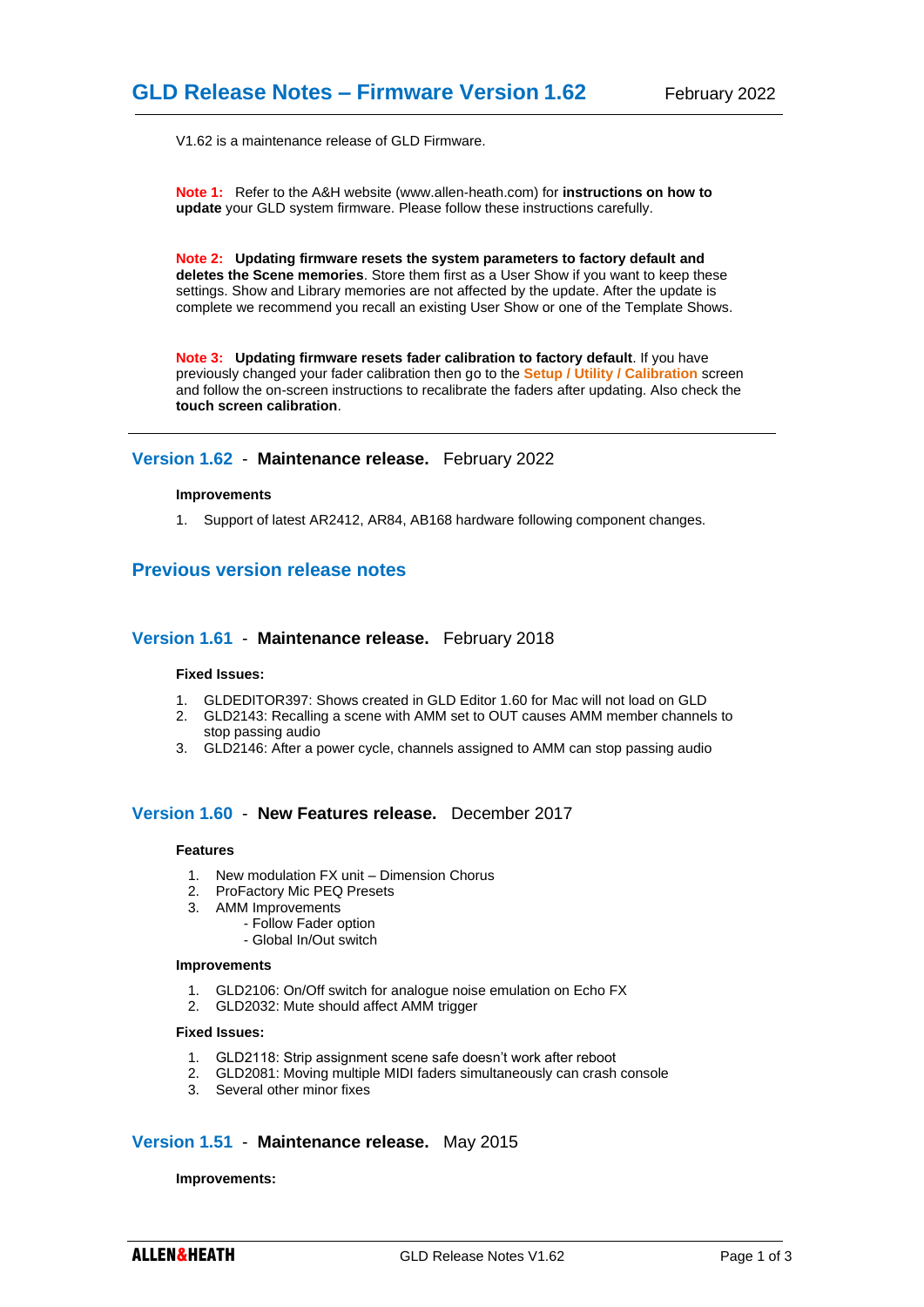1. GLD2099: Time constants of the Automatic Mic Mixer have been updated to improve response for both D-Classic and NOM modes.

### **Fixed Issues:**

4. Several minor fixes related to recall of compressor Libraries and settings.

# **Version 1.50** - **New feature release.** April 2015

### **Features:**

- 1. Automatic Mic Mixing with up to 44 microphone sources and two modes of operation.
- 2. New delay FX units: Stereo Tap Delay, Echo and Bucket Brigade.
- 3. 16T and 16VU new compressor models integrated in the channel processing.
- 4. Global Tap Tempo.

### **Fixed Issues:**

- 1. GLD1946: With a SoftKey set to Custom MIDI, a certain set of MIDI values could cause the mixer to become unresponsive.
- 2. GLD1992: In rare circumstances a Mixer Config change could cause the mixer to

# **Version 1.42** - **Maintenance release.** October 2014

### **Fixed Issues:**

- 1. GLD1826: User interface could become temporarily unresponsive.
- 2. GLD1928: Event Log page would not update to show events as they occurred.

# **Version 1.41** - **Maintenance release.** May 2014

#### **Features:**

- 1. Korean Language pack added, including Help.
- 2. Spanish Help added.
- 3. Improvements to Transient Controller.

### **Fixed Issues:**

- 3. GLD1911: GLD could become temporarily unresponsive due to Event Log file management.
- 4. GLD1912: Insert pages did not display the new socket numbering format.
- 5. GLD1915: Removing a networked device could cause the currently selected Embedded Recall unit to change.

# **Version 1.40** - **New feature release.** February 2014

#### **Features:**

- 1. Scene crossfade added 0 to 20sec.
- 2. Other Scene recalls can be embedded in Scenes Recall delay 0 4min.
- 3. Higher order HPF Option to choose slope 12, 18 or 24dB/octave.
- 4. Dynamic EQ FX added.
- 5. Multiband Compressor FX added.
- 6. Transient Controller FX added.
- 7. MIDI Strips for remote control of DAW track functions (Mac DAW Control driver available)
- 8. SoftKeys can be assigned press and release MIDI messages.